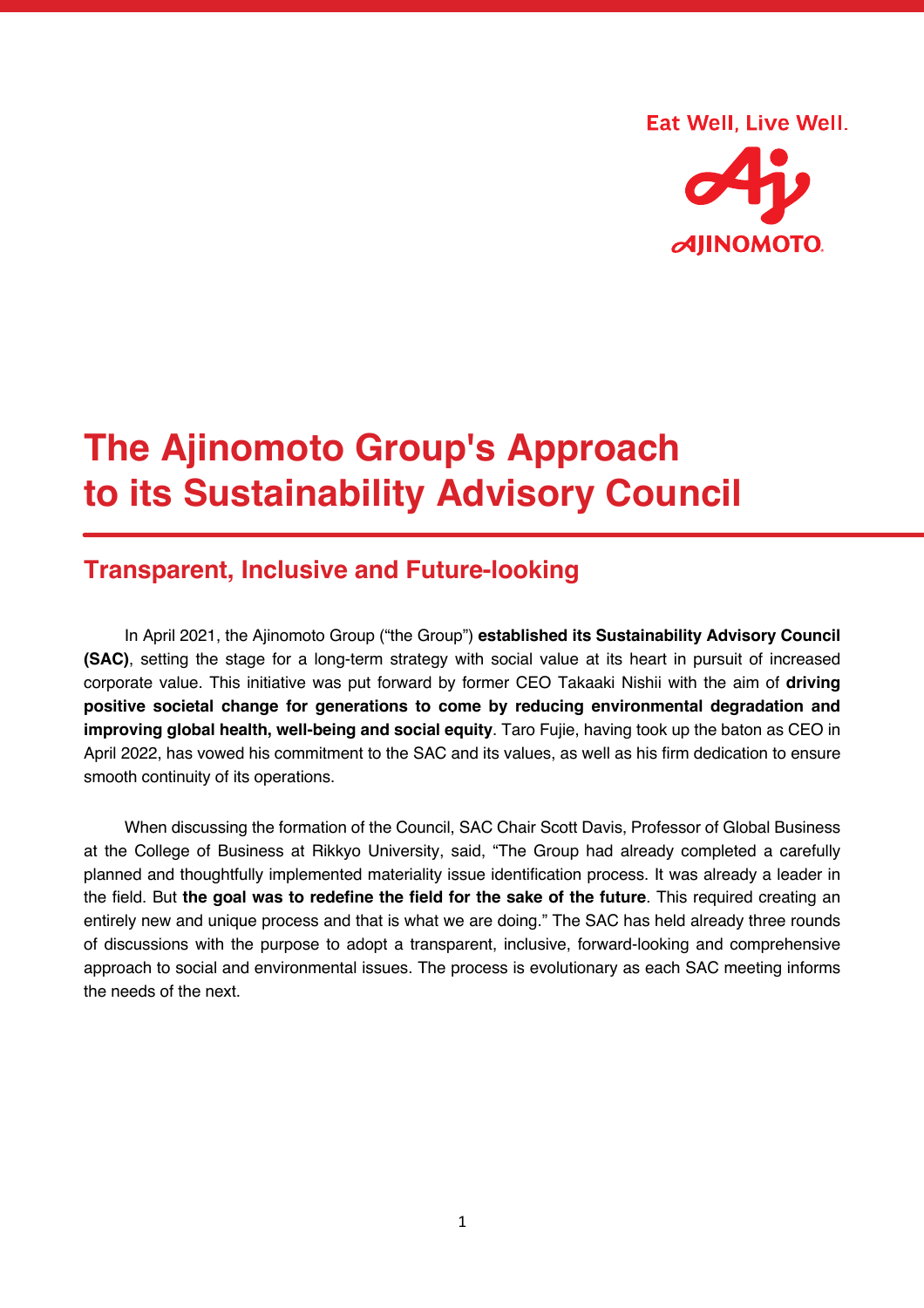# **Overcoming Limitations and Creating Synergies Through Inclusion and Diversity of Knowledge**

Tied to Ajinomoto Co., Inc.'s Board of Directors, the SAC includes representatives from senior management as well as nine external experts specializing in different sectors ranging from the field of health and nutrition, emerging countries, the millennial generation, environmental, social, and governance (ESG) and impact investment, and the media. Former CEO Nishii explained the reasoning behind this prioritization: "We placed the SAC as an advisory body to the Board of Directors to ensure sustainability is included in our business strategies. Sustainability is a very broad theme and I felt it was necessary to establish materiality through thorough discussions with a group of experts from different fields I thought were missing from our original approach. That is to say, I thought there had not been enough discussion about **the kind of contribution that's uniquely the Group**, not only in terms of what we can do, but also in terms of **drawing out the potential that the Group possesses**. To ensure that we continue to shine as a solution-providing group of companies for food and health issues in 2030 and beyond, we gathered experts with proven track records on a global scale in a variety of fields, as well as representatives of the next generation of stakeholders."

The process of involving and engaging various stakeholders, both internal and external to the Group, highlights its inherently inclusive and cross-sectoral nature. This unusual yet pioneering and substantial structure is enriching for the company as SAC member Mana Nakazora, Vice Chairperson of global markets at BNP Paribas Securities (Japan) Limited, raised, "**At first, I wondered, and even struggled with, if it would be all right for the group to be so disparate.** Normally, when advisory councils are put together, the choice of members is not surprising, and there is a tendency to appoint a certain expected type of person when it comes to ESG. But in this case, **the absence of this stereotype actually created a synergy.**"

Given the diversity of expertise, the Group ensured the SAC was based on a very clear, open, supportive and transparent process. From the onset, the company communicated meeting expectations during pre-conference and post-conference sessions to continually facilitate engagement, food for thought and time to reflect. The company also provided the SAC members with tools and materials including videos and virtual tours enabling an exhaustive overview of business objectives and operations, as well as insights into the value generated throughout each business unit. Yu Aoki, SAC member and President and CEO of MATCHA Inc., humbly expressed his gratitude for the support received to stay abreast of developments, "I felt that I lacked the knowledge compared to more experienced participants in the SAC, so I made several individual appointments with Mr. Nishii and Ms. Morishima, the executives, and they were very willing to accommodate me and eager to help, which **made me feel that they were very open with me**."

This structure that integrates a diverse expertise has also provided a solid foundation and safe space for **mutual listening, understanding, cooperation and respect for diverging opinions**. SAC member Yoshiki Ishikawa, Representative Director of Well-being for Planet Earth Foundation and Co-Founder of Cancerscan, stated that the SAC is **a place for people to come to understand different points of view, a place for many 'Aha!' moments, the moments where you think 'I never thought of that before!**' So, even if I think something is a little different from my own viewpoint, I don't have to disagree with it. I say, I respect that, and by the way, I have a different point of view. I think it is a place to expand opinions. Reinforcing this point, Kimie Iwata, Outside Director and Chair of the Board of Ajinomoto Co., Inc., also raised that she was impressed by other members' points of view and inclusive approach: "I was struck by what they said about how we need to create a process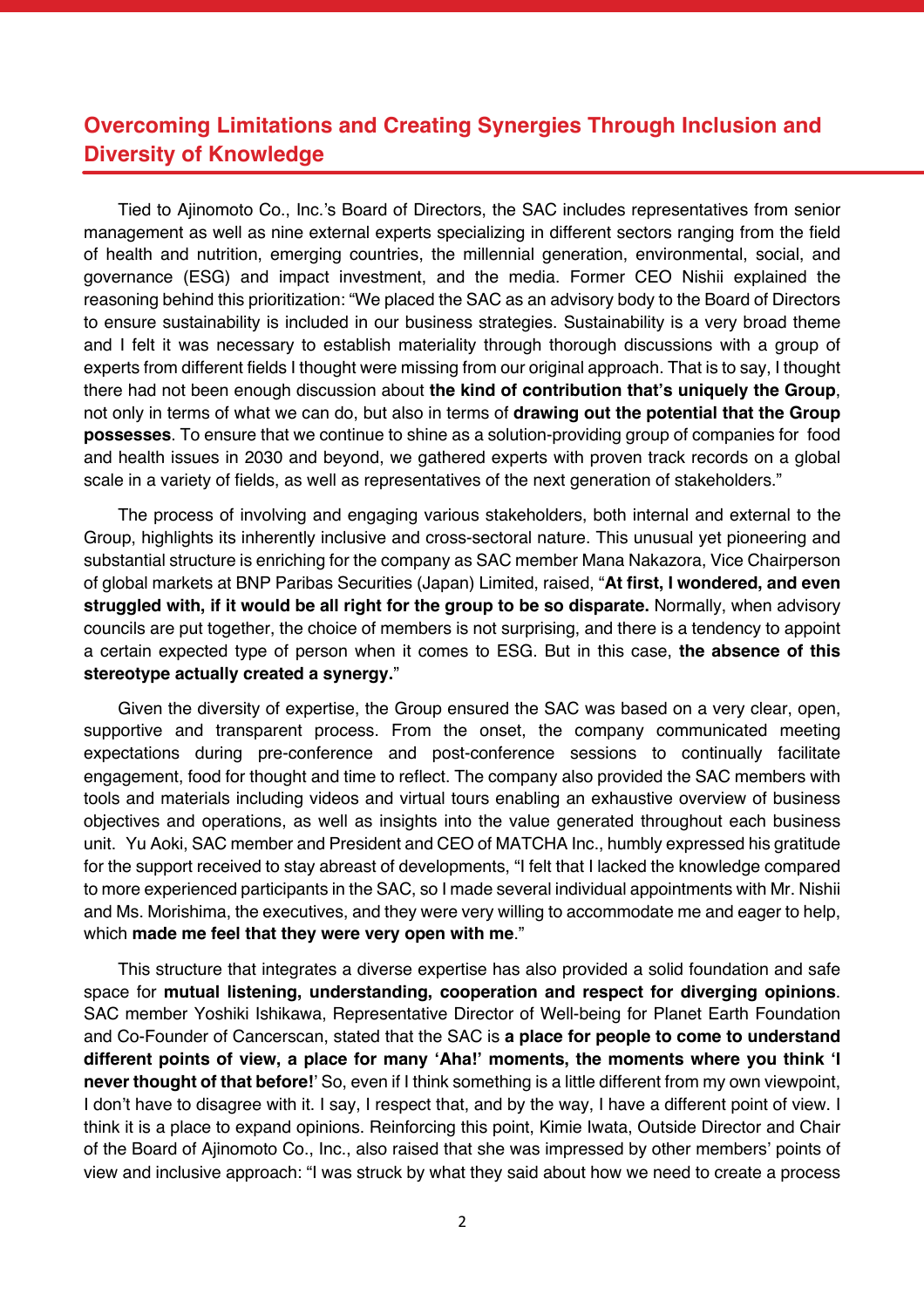for young people to participate if we want to understand their values and needs. And when we discussed environmental issues, although this was not limited to the concept of 'locally produced for local consumption,' I very clearly understood that the very act of moving things around is putting a burden on the earth."

This constructive approach allows the Group to **address global issues in a comprehensive and horizontal manner, avoiding blind spots**, as Mr. Aoki explained, "The issues facing the world today are becoming increasingly diverse, and it is becoming difficult for a single company to solve them alone. Through this process, I saw that it is very effective to involve all stakeholders at the root of discussions, and I thought I should put this into practice myself." Drawing inspiration from this effective process, Mr. Aoki **incorporated the Group's approach to the SAC into his own company's management procedures**. "I learned a lot about being open with our shareholders and we are making efforts to include diverse opinions in MATCHA Inc's decision-making process. That's something I took away from the Group's SAC meetings," he said.

## **Creating Value Through Constructive Dialogue and Forward-looking Perspectives**

While the establishment and development of corporate plans is usually confined to management executives within an organization, the Ajinomoto Group relies on a widely inclusive process. **In this forward-looking approach, all SAC members are involved in discussions relating to strategy and ambition**, enabling an atmosphere which is conducive to constructive dialogue and valuable exchange of ideas. The SAC provides a platform for members to gain new insights and different perspectives while working towards a common goal. Illustrating this idea, Ms. Nakazora commented, "In the financial market, everyone thinks that you have to make money, no matter what. Instead, there were quite a few SAC members who focused more on materiality or the higher-level goal that needs to be achieved, and that **the profit should be the result of solving societal problems**. Each of their statements was truly eye-opening."

Takao Toda, SAC member and former Vice President for global health and human security with the Japan International Cooperation Agency (JICA), expounded on this procedure's benefits by highlighting, "The SAC is not a group of people who simply rubber stamp a prepared report saying, 'Okay, this is done,' and I think that is very unique. **What's wonderful about this process is that there is no draft script**. I have served on advisory committees of governments and various organizations, and I know that there are people who thoroughly prepare such things. There's usually a draft prepared to set the framework. But here, they don't ask things like, 'Can you help us navigate the discussion to this direction' or 'We have written this draft, so please give us your opinion.' This doesn't exist with the Group's SAC. One way of looking at it is that we can say whatever we want. A better way to say it is that **over the past year and some months, we have been able to discuss things very freely and dynamically about sustainability**."

By weaving and consolidating information and expertise, the SAC is ultimately shaping a sustainable, socially oriented and seamlessly integrated strategy for the future. George Nakayama, Outside Director of Ajinomoto Co., Inc., emphasized the importance of this engaging dynamic to create solutions and make progress: "The discussions with the SAC are essential for the Group in defining how the company should move sustainability forward - including how the company sees society, how it should approach society and how it should participate in society. I believe **the SAC**